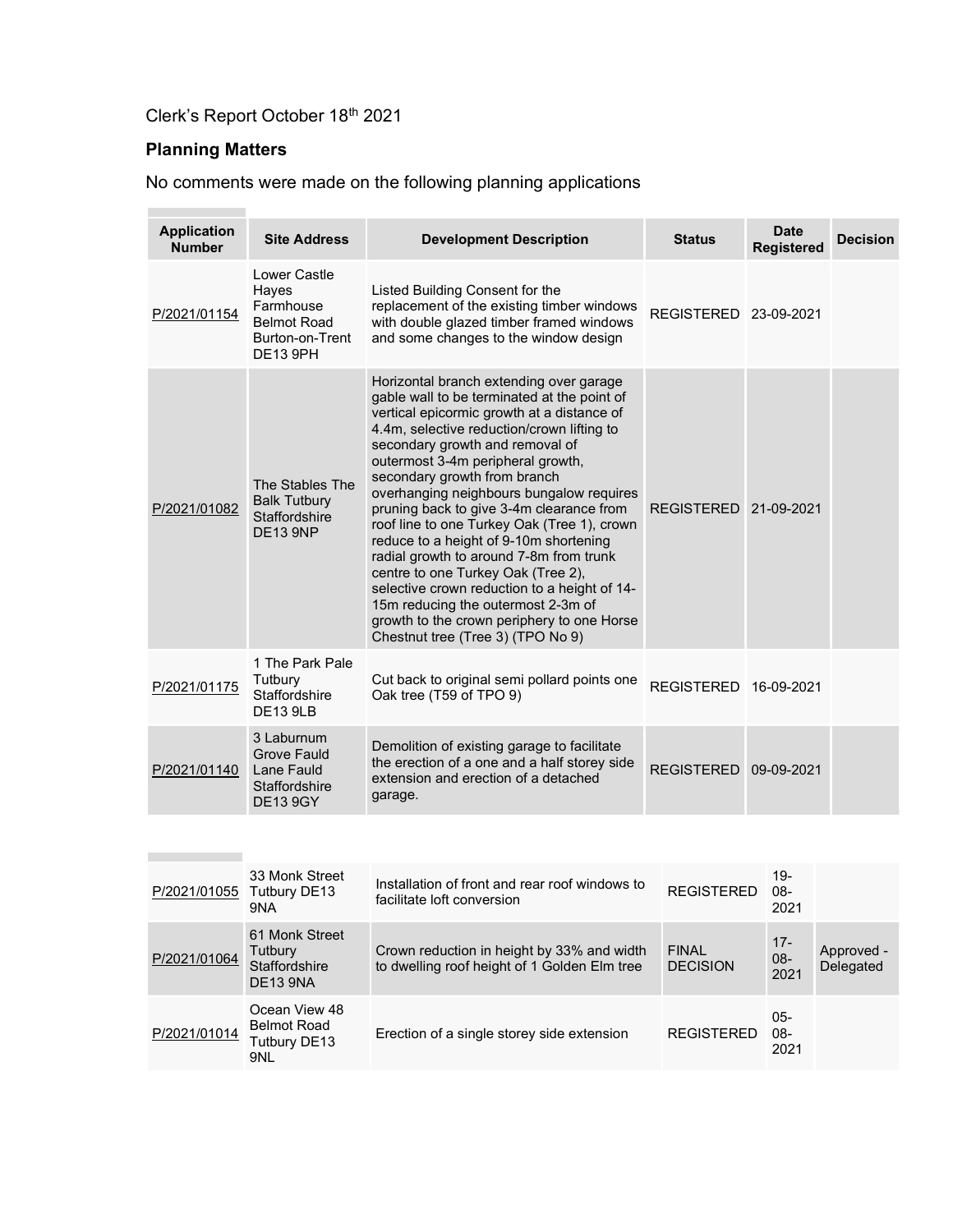| P/2021/00940 | The Hawthorns 43<br><b>Monk Street</b><br>Tutbury DE13<br>9NA | of TPO No 9) | Reduce Horse Chestnut (2) by 3-4m in height<br>ad 3-4m in width and crown raise to 5.5m<br>over road and 3m over footpath and reduce<br>Lime tree (3) by 4m in height and 3m in width<br>and remove epicormic shoots (T22 and T23 | <b>REGISTERED</b> | $03-$<br>$08 -$<br>2021 |                  |
|--------------|---------------------------------------------------------------|--------------|-----------------------------------------------------------------------------------------------------------------------------------------------------------------------------------------------------------------------------------|-------------------|-------------------------|------------------|
|              |                                                               |              |                                                                                                                                                                                                                                   |                   |                         |                  |
| P/2021/01265 | 62 Monk Street Tutbury<br>Staffordshire DE13 9NA              |              | Re-pollarding back to previous pollarded points of<br>1 Ash tree and cut back over hanging branches of REGISTERED<br>1 Yew tree.                                                                                                  |                   |                         | $05-10-$<br>2021 |

#### **Decisions**

#### P/2021/00940

Reduce Horse Chestnut (2) to previous pruning points (approximately 1m reduction) and crown raise to 5.5m over road and 3m over footpath and reduce Lime tree (3) by 2m in height and 1.5m in width and remove epicormic shoots (T22 and T23 of TPO No 9) The Hawthorns, 43 Monk Street, Tutbury, DE13 9NA

#### PERMITTED

#### P/2021/01014

Erection of a single storey side extension Ocean View, 48 Belmot Road, Tutbury, DE13 9NL

#### **PERMITTED**

#### P/2021/01055

Installation of front and rear roof windows to facilitate loft conversion 33 Monk Street, Tutbury, DE13 9NA

#### PERMITTED

#### Updates from webinar with the Staffordshire Parish Council association (SOCA)and Staffordshire County Council. (SCC)

SCC wants to work with Parish Council's closer. During pandemic Zoom became normal, NALC still pressing for zoom to continue in certain circumstances.

The use of zoom has led to enhanced training courses – there has been a big update and the courses will continue with a wide range during 2022. Parish councils are encouraged to pursue these courses.

Various apps for Staffordshire residents to use to encourage people to help themselves-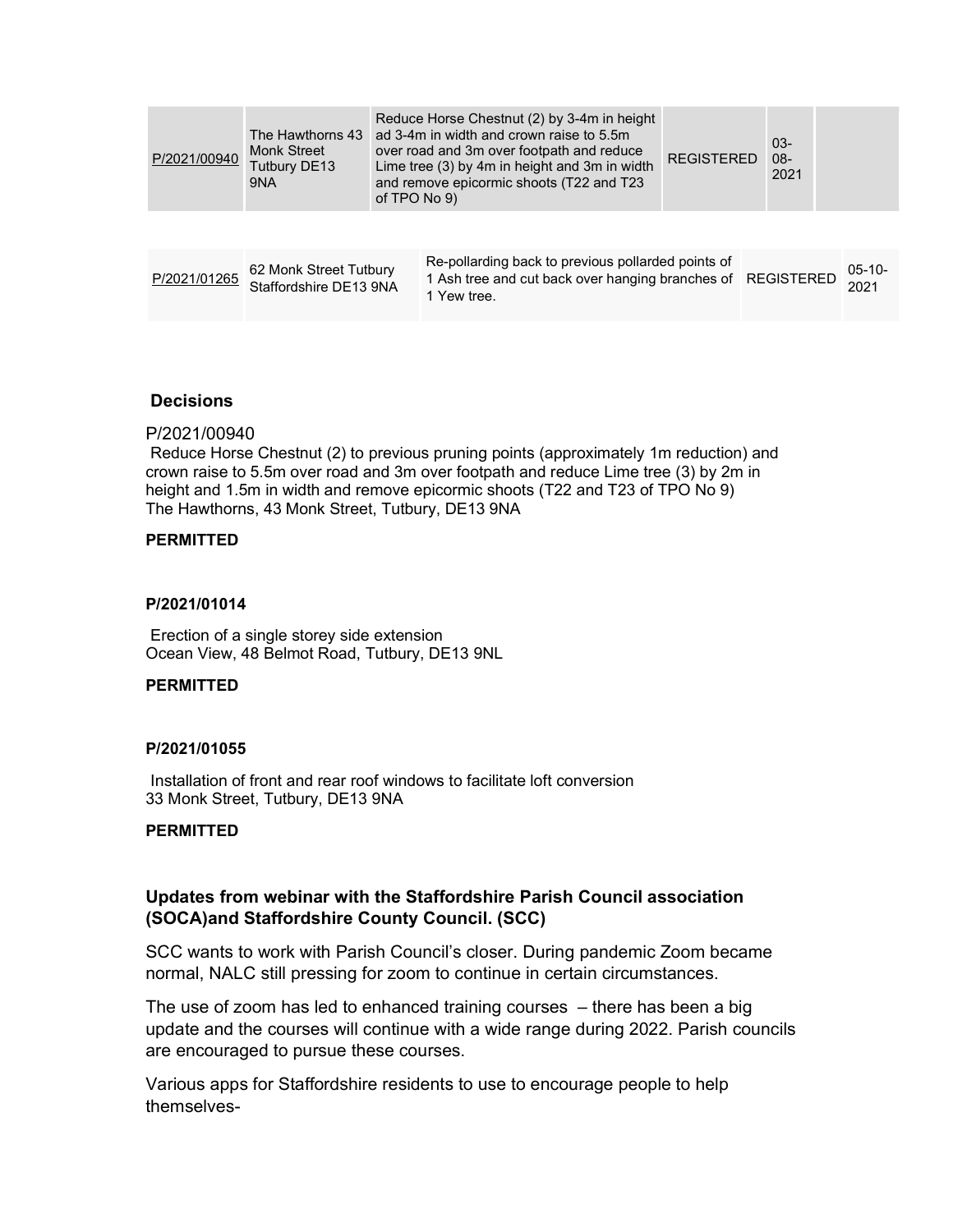#### Staffs connect

Orcha – health & wellbeing

Do it Staffordshire – volunteering

Entitled to – free online calculator for benefits.

Happy at Home – various suggested equipment that can be purchased to enable people to stay independent.

Potential to put the links on PC website

Comments were raised that not all can assess sites digitally – there are 'community help points' – in ESBC – Burton Library, Uttoxeter Library and Burton Albion Community Trust.

SCC are trialling loneliness and social isolation with nine parish councils.

Potholes and drainage were discussed, SCC budget has been cut significantly.

Winter maintenance discussed. Grit bins filled at start of season; strategic bins will only be re-stocked. 1kg of salt only needed for 4 car lengths – please try and stop private use.

Ice Busters – designated community officer – moving forward to focus on customer experience.

Speeding issues in county – perception issue rather than actual issue – if looking at works SCC can look to match fund.

Twenty is plenty update

None received

#### **Correspondence**

 A request from Tutbury Civic Society for the parish council to seek the permission from the County Council for the Historic Tutbury Sign.

#### Suggestions received from parishioners

A request for the council for a camera to be installed into the high Street Tutbury. Two reasons dog poo being left. and unsocial behaviour.

Sort out the drainage at the toilets. This has been passed onto the Borough Council to consider. They are looking into the maintenance issues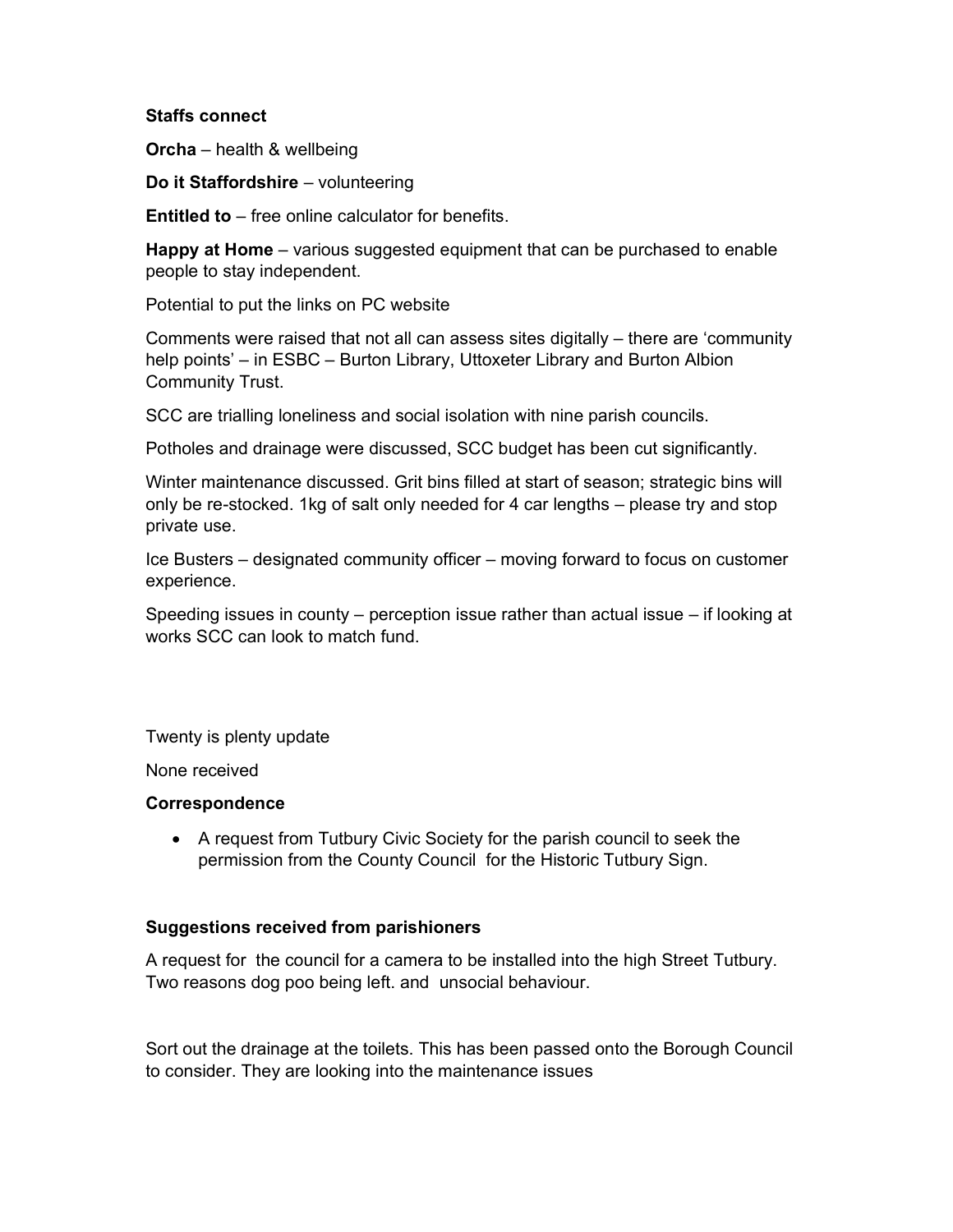It would be nice to have some attractive signs at the entrance to the village perhaps incorporating the Castle Motif. The clerk suggested to contact the Civic Society to find out the progress of the Historic signs they received a grant to erect.

Adopt the Phone Box. I. The parish council previously resolved the phone box is still active and is left as a facility for those who cannot get a signal in the village

The roundabout near the playground has been dismal this year and there is also a short pipe piece of metal sticking out of the pavement near there could be a danger to anything in the dark that needs removing. Perhaps the roundabout should be planted up with something more long lasting to avoid constant maintenance. The clerk suggested to log a fault with the highways regarding the pipe. Comments regarding planting have been sent to the Borough Council to consider. The parish council may want to consider a future project to working in collaboration with the Borough Council to improve the areas.

 Businesses could be contacted to remind them that they could park in the Dog and Partridge car park was a good one. Parking on High Street even for a short time is impossible. The clerk will receive comments from the councillors regarding this issue.

#### Playing Field Matters

Report from Cllr D Morris. regarding Container repair.

An estimate for applying fibreglass sealant to prevent further leakage would be estimated to fall under the chairs budget to get the repair completed of £500. The clerk is awaiting a quote from existing contractor.

An estimate to replace sheeting on the roof would be around £2500

To consider a replacement refurbished container would be around £3500

A new replacement container would be between £5-6K

A report from Playing fields committee regarding a proposal received from Tutbury Tigers to install mesh fencing alongside the football pitch at Cornmill Lane.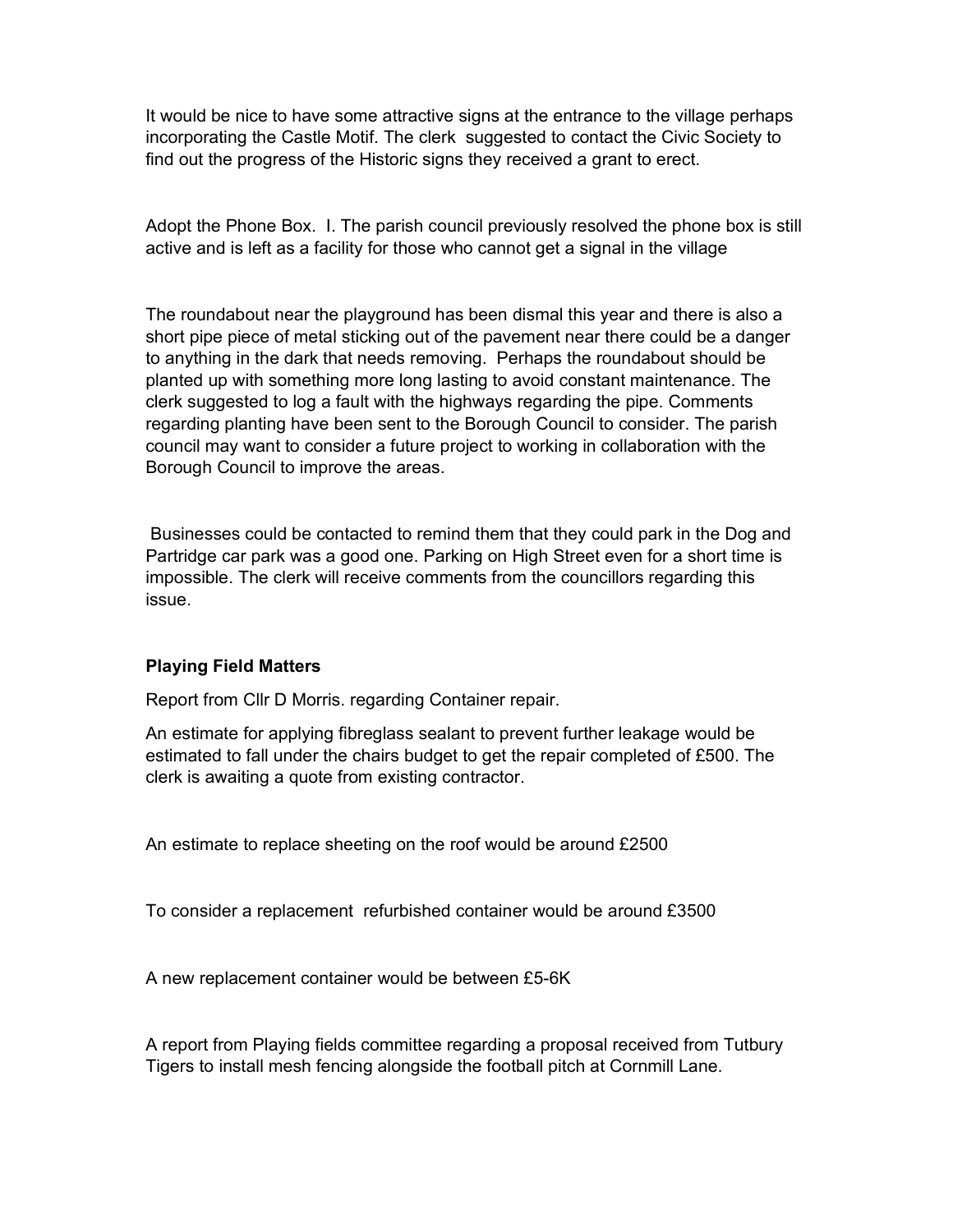### Budget update

Following the September meeting, the clerk informed the council that there were unallocated funds in the general reserves and should be earmarked for future projects and contingencies.

The transfer report demonstrates what has been allocated from the general reserve to earmarked reserves.

The reserves balance shows the general reserve allocated to earmarked proposals

The bank reconciliation shows the total parish council funds

The net position report shows the budgeted amounts including the earmarked funds against the actual spend.

The proposed budget changes include

- Clerk's expenses have been increased £50 due to the rise in statutory payments/
- Cllrs training increased to £500
- Clerk's Training has been reduced to £250
- Rights of way has been increased to 2500 for the tree works on Chatsworth **Drive**

Cllrs need to resolve the proposed changes to the budget and earmarked reserves.

Cllrs also need to inform the clerk of additional requirements for next year, so that the next financial years budget 2022 2023 can be complied for review at the November meeting. This will be in preparation or the Precept setting in December's meeting.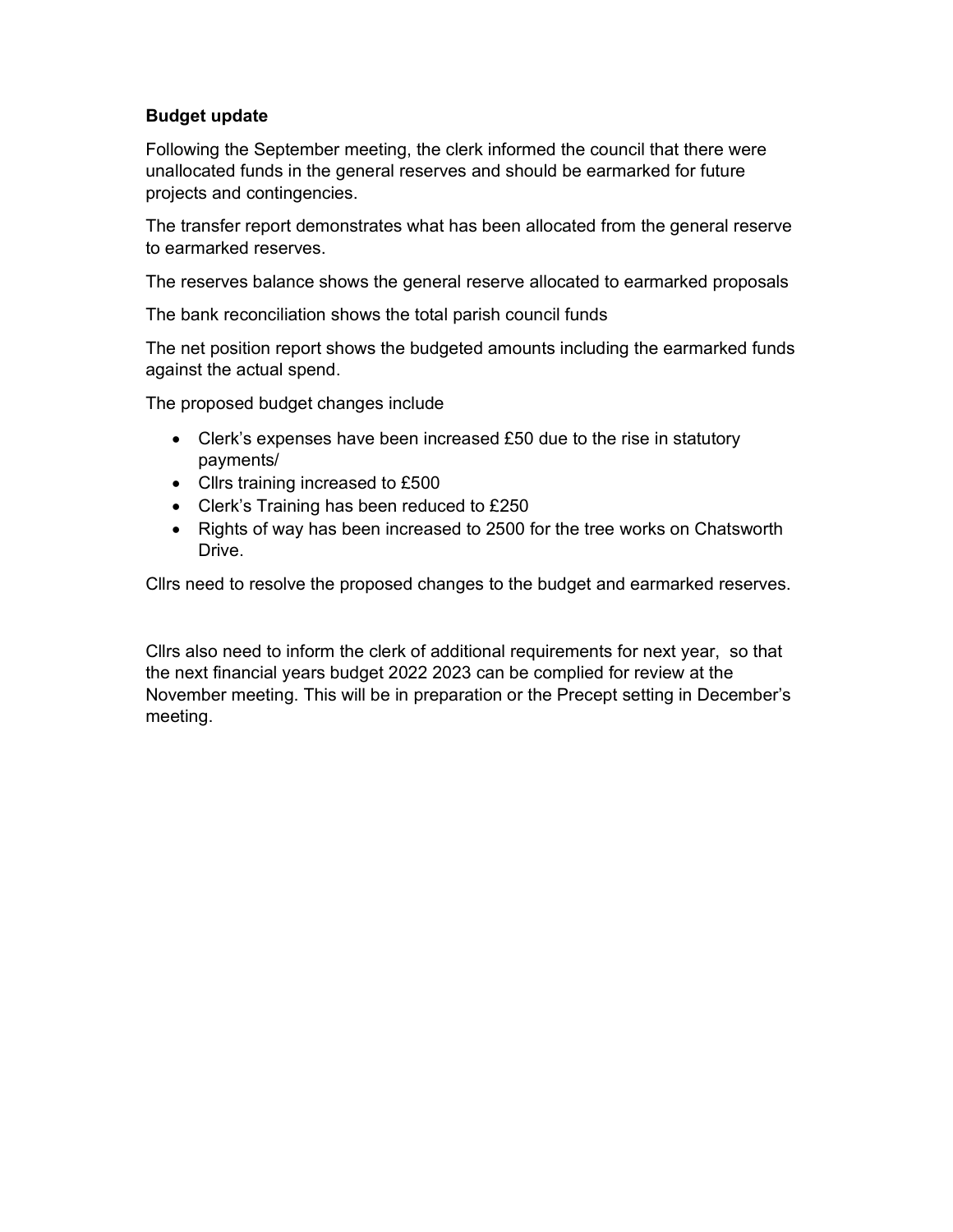#### Tutbury Parish Council 2021-2022 Reserves Balance

14 October 2021 (2021-2022)

# **Tutbury Parish Council**<br>Transfers to and from - All Reserves

| Date       | Comment                                 | <b>Reserve</b>          | Amount      |
|------------|-----------------------------------------|-------------------------|-------------|
| 14/10/2021 | move to high street resolved at meeting | Parking project         | $-4.000.00$ |
| 14/10/2021 | moved from parking project              | Road Safety             | 4.000.00    |
| 14/10/2021 | Transferred from general reserve fund   | Church wall maintenance | 12,000.00   |
| 14/10/2021 | following meeting at 20.09.21           | Road Safety             | 8,000.00    |
| 14/10/2021 | allocation of general reserve following | Admin Contingency       | 1.113.59    |
|            |                                         | <b>Total</b>            | 21,113.59   |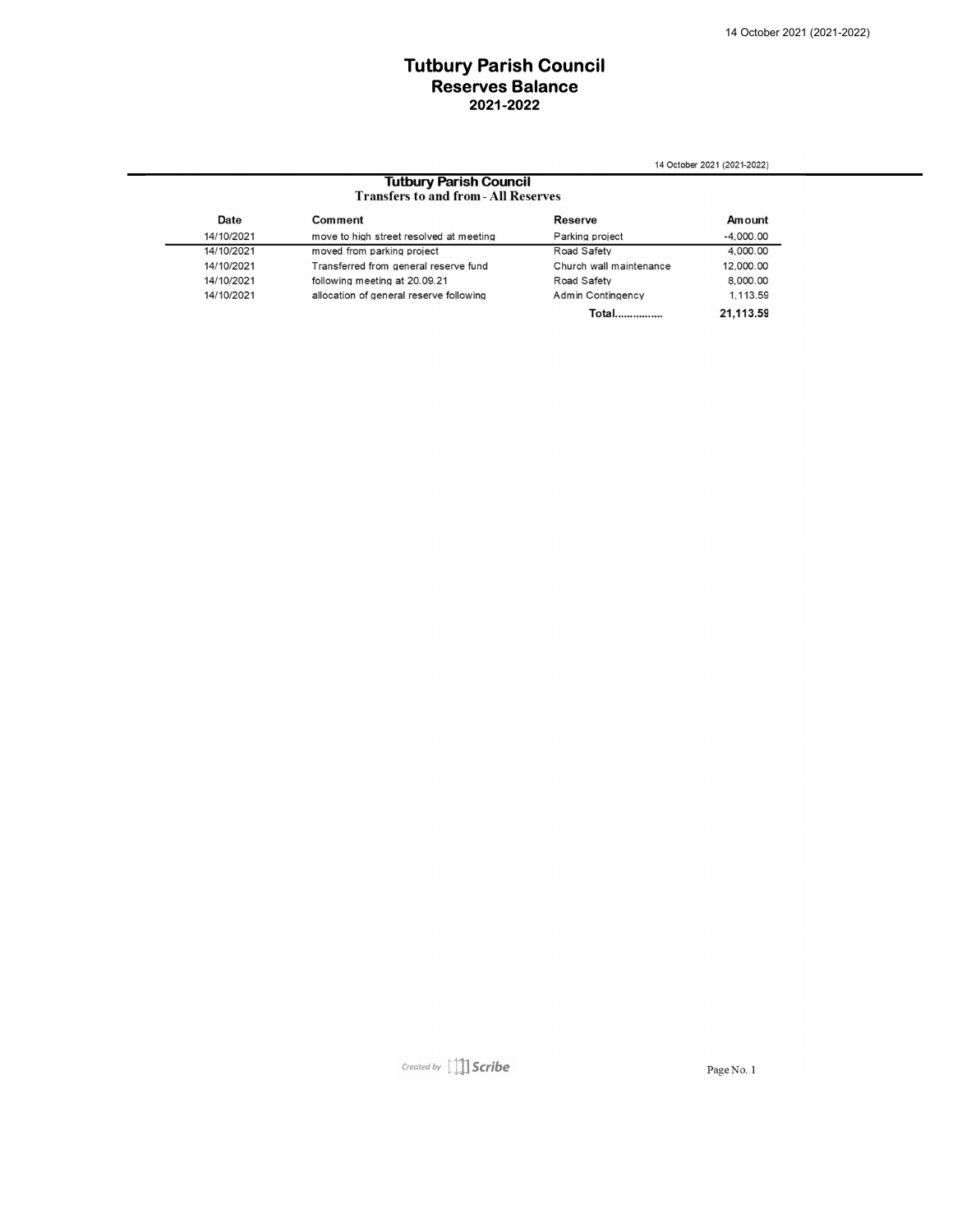#### Reserve Balances

| Reserve                       | OpeningBalance | <b>Transfers</b> | Spend    | Receipts | CurrentBalance |
|-------------------------------|----------------|------------------|----------|----------|----------------|
|                               |                |                  |          |          |                |
| Capital                       |                |                  |          |          |                |
| Picnic Bench                  | 2,000.00       |                  |          |          | 2,000.00       |
| <b>Total Capital</b>          | 2,000.00       |                  |          |          | 2,000.00       |
|                               |                |                  |          |          |                |
| Earmarked                     |                |                  |          |          |                |
| Laptop                        | 1,000.00       |                  |          |          | 1,000.00       |
| Election                      | 5,000.00       |                  |          |          | 5,000.00       |
| Road Safety                   | 3,000.00       | 12,000.00        |          |          | 15,000.00      |
| Playing Field equipment       | 2,500.00       |                  | 519.06   |          | 1,980.94       |
| TOSCA community pledge        | 4,000.00       |                  |          |          | 4,000.00       |
| <b>Tutbury Community Fund</b> | 4,000.00       |                  | 500.00   |          | 3,500.00       |
| Parking project               | 4,000.00       | $-4,000.00$      |          |          |                |
| Footpath Development          | 1,000.00       |                  |          |          | 1,000.00       |
| <b>Admin Contingency</b>      | 3,000.00       | 1,113.59         |          |          | 4,113.59       |
| Church wall maintenance       |                | 12,000.00        |          |          | 12,000.00      |
| <b>Total Earmarked</b>        | 27,500.00      | 21,113.59        | 1,019.06 |          | 47,594.53      |
| <b>TOTAL RESERVE</b>          | 29,500.00      | 21,113.59        | 1,019.06 |          | 49,594.53      |
| <b>GENERAL FUND</b>           |                |                  |          |          | 36,592.55      |
| <b>TOTAL FUNDS</b>            |                |                  |          |          | 86,187.08      |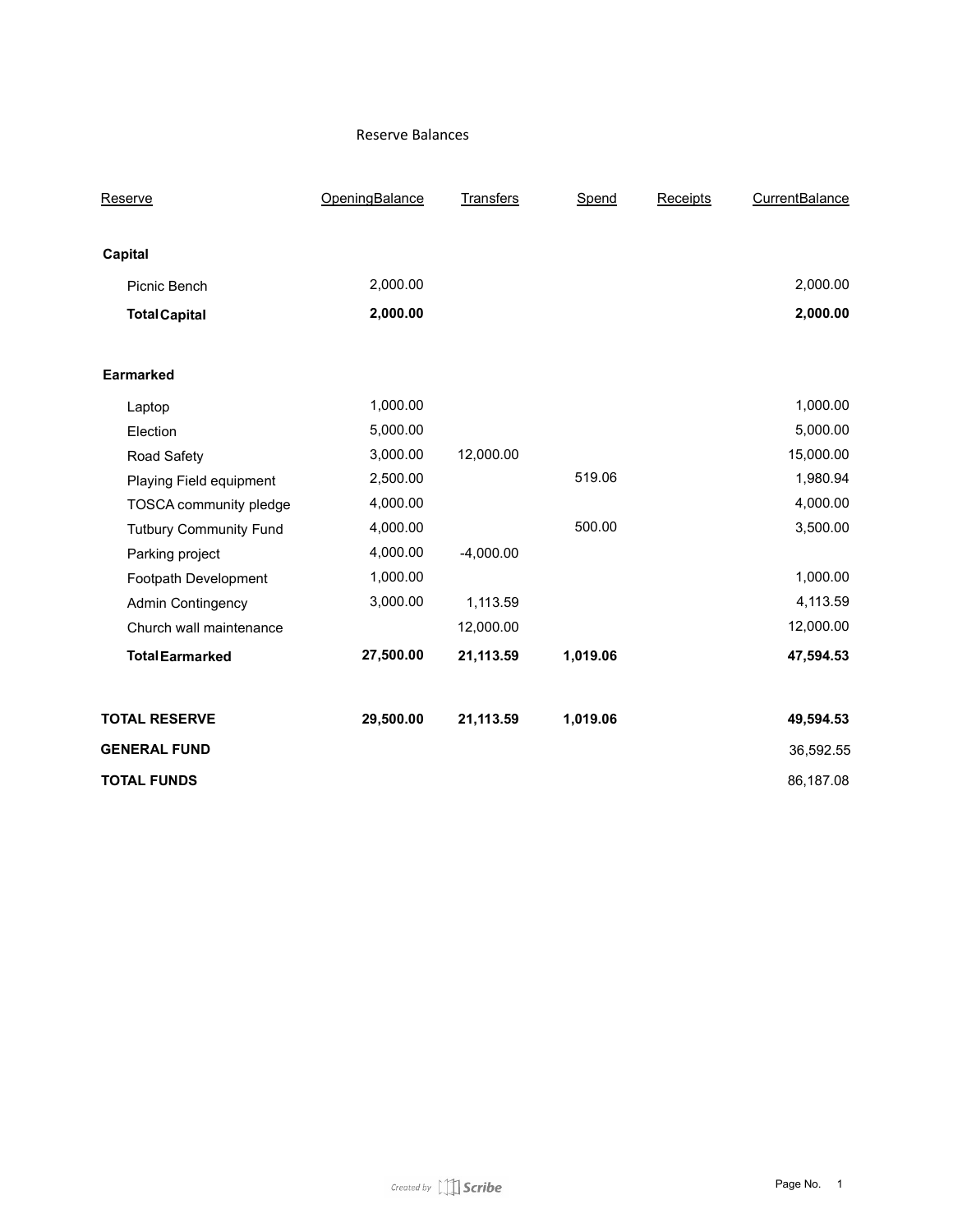|   | <b>Bank Reconciliation at 31/03/2022</b>   |            |           |            |
|---|--------------------------------------------|------------|-----------|------------|
|   | Cash in Hand 01/04/2021                    |            |           | 62,927.57  |
|   | <b>ADD</b>                                 |            |           |            |
|   | Receipts 01/04/2021 - 31/03/2022           |            |           | 48,958.13  |
|   | <b>SUBTRACT</b>                            |            |           | 111,885.70 |
|   | Payments 01/04/2021 - 31/03/2022           |            |           | 25,698.62  |
|   |                                            |            |           |            |
| А | Cash in Hand 31/03/2022<br>(per Cash Book) |            |           | 86,187.08  |
|   | Cash in hand per Bank Statements           |            |           |            |
|   | Petty Cash                                 | 09/04/2021 | 0.00      |            |
|   | <b>Business Account</b>                    | 09/09/2021 | 2,627.39  |            |
|   | Instant Access Account                     | 09/09/2021 | 19,075.81 |            |
|   | <b>Current Account</b>                     | 30/09/2021 | 67,653.37 |            |
|   |                                            |            |           | 89,356.57  |
|   | Less unpresented payments                  |            |           | 3,169.49   |
|   |                                            |            |           | 86,187.08  |
|   | Plus unpresented receipts                  |            |           |            |
| В | <b>Adjusted Bank Balance</b>               |            |           | 86,187.08  |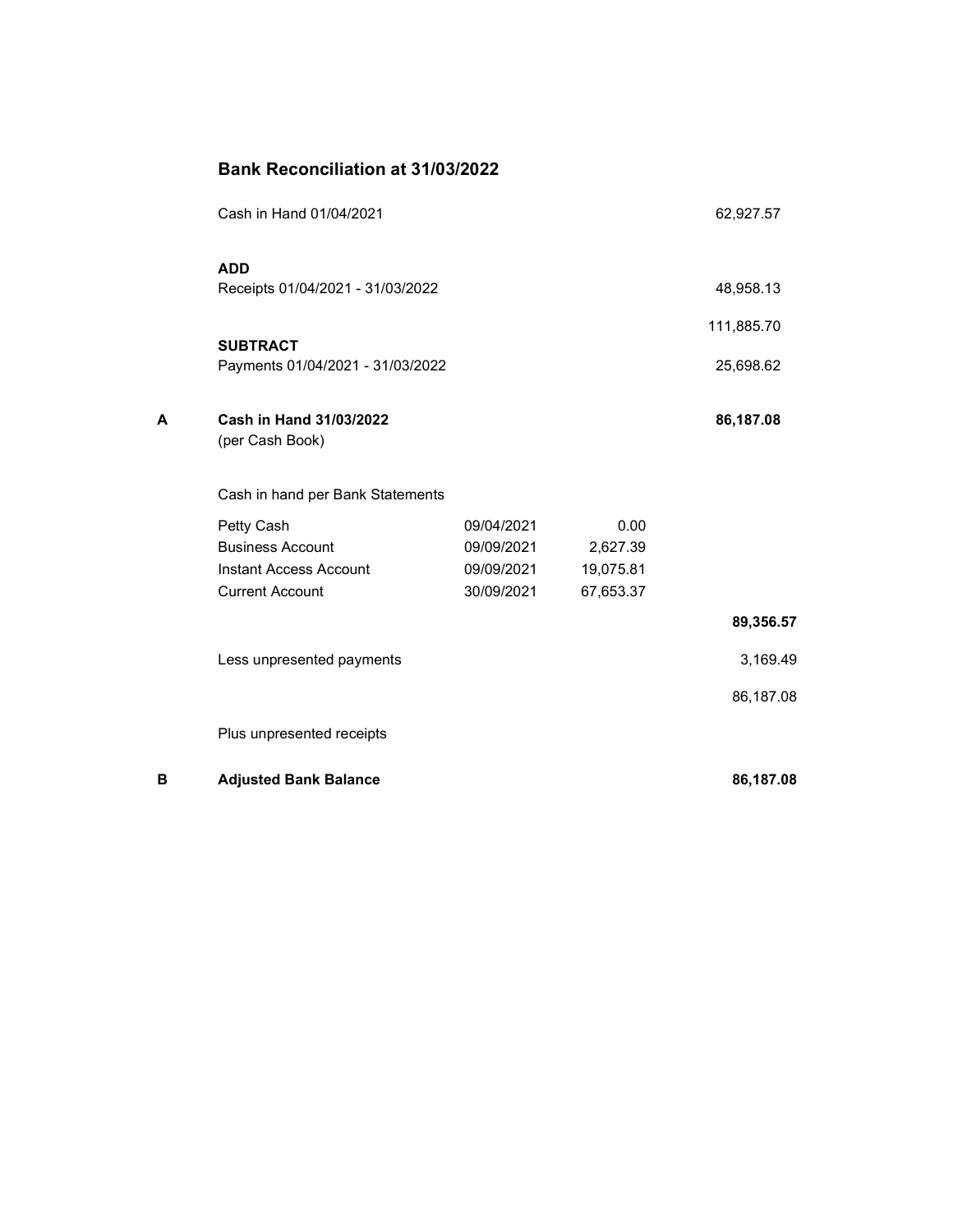#### Net Position by Cost Centre and Code

#### Cost Centre Name

| <b>Administration</b> |                                      |               | <b>Receipts</b> |               | <b>Payments</b> | <b>Current Balance</b> |
|-----------------------|--------------------------------------|---------------|-----------------|---------------|-----------------|------------------------|
| Code                  | Title                                | <b>Budget</b> | Actual          | <b>Budget</b> | <b>Actual</b>   | <b>Budget</b>          |
| 27                    | <b>Accounts Software</b>             |               |                 | 300.00        |                 | 300.00                 |
| 16                    | Advertisements/Promotions            |               |                 | 800.00        |                 | 800.00                 |
| 19                    | <b>Audit Charges</b>                 |               |                 | 455.00        | 417.00          | 38.00                  |
| 20                    | <b>Bank Charges/Legal Fees</b>       |               |                 |               |                 |                        |
| 8                     | <b>Clerk's Expenses</b>              |               |                 | 350.00        | 223.73          | 126.27                 |
| 13                    | Clerk's Overtime                     |               |                 |               |                 |                        |
| $\overline{7}$        | Clerk's Salary                       |               |                 | 11,446.28     | 6,753.33        | 4,692.95               |
| 25                    | Clerk's Training                     |               |                 | 250.00        | 30.00           | 220.00                 |
| 24                    | <b>Cllr Training</b>                 |               |                 | 500.00        | 250.00          | 250.00                 |
| 23                    | Cllr's Expenses                      |               |                 |               |                 |                        |
| 11                    | <b>Employees' Pension</b>            |               |                 | 2,000.00      | 1,147.44        | 852.56                 |
| 10                    | <b>Employer's National Insurance</b> |               |                 | 1,245.48      | 738.65          | 506.83                 |
| 18                    | <b>Hire of Premises</b>              |               |                 | 650.00        | 300.00          | 350.00                 |
| 14                    | Insurance                            |               |                 | 1,400.00      |                 | 1,400.00               |
| 26                    | IT Maintenance/Website               |               |                 | 200.00        |                 | 200.00                 |
| 28                    | Neighbourhood Development Plan       |               |                 |               |                 |                        |
| 12                    | Pension                              |               |                 | 3,200.00      | 2,082.64        | 1,117.36               |
| 17                    | Printing/Photocopying                |               |                 | 350.00        | 19.00           | 331.00                 |
| 22                    | <b>Publications</b>                  |               |                 | 120.00        |                 | 120.00                 |
| 64                    | Refund                               | 220.00        | 1,214.63        |               |                 | 994.63                 |
| 15                    | Stationery                           |               |                 | 120.00        | 10.20           | 109.80                 |
| 21                    | Subscriptions                        |               |                 | 800.00        | 207.00          | 593.00                 |
|                       |                                      | 220.00        | £1,214.63       | 24,186.76     | £12,178.99      | 13,002.40              |
| Capital               |                                      |               | <b>Receipts</b> |               | <b>Payments</b> | <b>Current Balance</b> |
| Code                  | <b>Title</b>                         | <b>Budget</b> | Actual          | <b>Budget</b> | <b>Actual</b>   | <b>Budget</b>          |
| 63                    | Picnic tables                        |               |                 | 2,000.00      |                 | 2,000.00               |
|                       |                                      |               |                 | 2.000.00      |                 | 2.000.00               |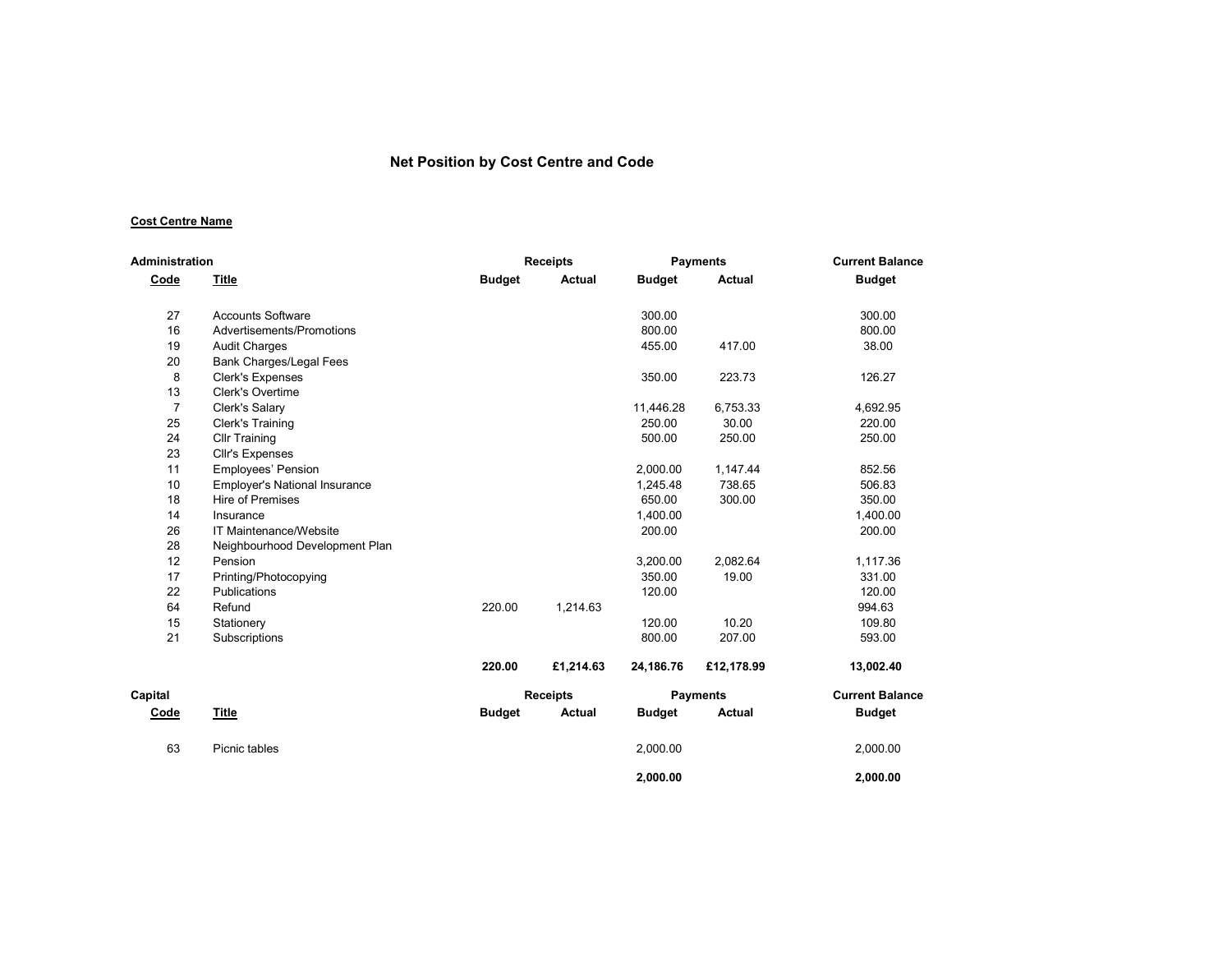| Contingency |                                        |               | <b>Receipts</b> |               | <b>Payments</b> | <b>Current Balance</b> |
|-------------|----------------------------------------|---------------|-----------------|---------------|-----------------|------------------------|
| Code        | <b>Title</b>                           | <b>Budget</b> | Actual          | <b>Budget</b> | Actual          | <b>Budget</b>          |
| 52          | <b>Admin Contingency</b>               |               |                 | 4.113.59      |                 | 4.113.59               |
| 65          | Church wall maintenance                |               |                 | 10,000.00     |                 | 10,000.00              |
| 56          | Earmarked Laptop                       |               |                 | 1,000.00      |                 | 1,000.00               |
| 59          | Earmarked Road safety                  |               |                 | 15,000.00     |                 | 15,000.00              |
| 54          | Election                               |               |                 | 5,000.00      |                 | 5,000.00               |
| 61          | Footpath Development                   |               |                 | 1,000.00      |                 | 1,000.00               |
| 58          | <b>Parking Project</b>                 |               |                 |               |                 |                        |
| 60          | Playing fields equipment               |               |                 | 2.500.00      | 519.06          | 1.980.94               |
| 53          | TOSCA/Community Pledge LGA 1976<br>s19 |               |                 | 4,000.00      |                 | 4,000.00               |
| 57          | Tutbury Community support fund         |               |                 | 4.000.00      | 500.00          | 3,500.00               |
|             |                                        |               |                 | 46.613.59     | £1,019.06       | 45,594.53              |

|      | <b>Highways, Footpaths &amp; Bus Shelters</b> |               | <b>Receipts</b> |               | <b>Payments</b> | <b>Current Balance</b> |
|------|-----------------------------------------------|---------------|-----------------|---------------|-----------------|------------------------|
| Code | <u>Title</u>                                  | <b>Budget</b> | Actual          | <b>Budget</b> | Actual          | <b>Budget</b>          |
| 30   | <b>Bus Shelter Maintenance</b>                |               |                 | 1.000.00      |                 | 1.000.00               |
| 32   | <b>Planter Maintenance</b>                    |               |                 | 2.000.00      | 689.68          | 1.310.32               |
| 31   | Rights of Way Maintenance                     |               |                 | 2.500.00      | 475.00          | 2.025.00               |
| 29   | Street & Bus Shelter Cleaning                 |               |                 | 4.000.00      | 2.444.00        | 1,556.00               |
|      |                                               |               |                 | 9.500.00      | £3,608,68       | 5.891.32               |

| Income         |                               |               | <b>Receipts</b> | <b>Payments</b> |        | <b>Current Balance</b> |  |
|----------------|-------------------------------|---------------|-----------------|-----------------|--------|------------------------|--|
| Code           | Title                         | <b>Budget</b> | <b>Actual</b>   | <b>Budget</b>   | Actual | <b>Budget</b>          |  |
| $\overline{2}$ | <b>ESBC Tax Support</b>       | 2.001.00      | 2.001.00        |                 |        |                        |  |
| 3              | Interest                      | 11.00         | 1.08            |                 |        | $-9.92$                |  |
| 5              | <b>Other Grants/Donations</b> |               |                 |                 |        |                        |  |
| 4              | <b>Playing Fields Charges</b> | 500.00        |                 |                 |        | $-500.00$              |  |
|                | Precept                       | 45.846.08     | 45.741.42       |                 |        | $-104.66$              |  |
| 6              | <b>VAT Reclaim</b>            |               |                 |                 |        |                        |  |
|                |                               | 48.358.08     | £47.743.50      |                 |        | $-614.58$              |  |